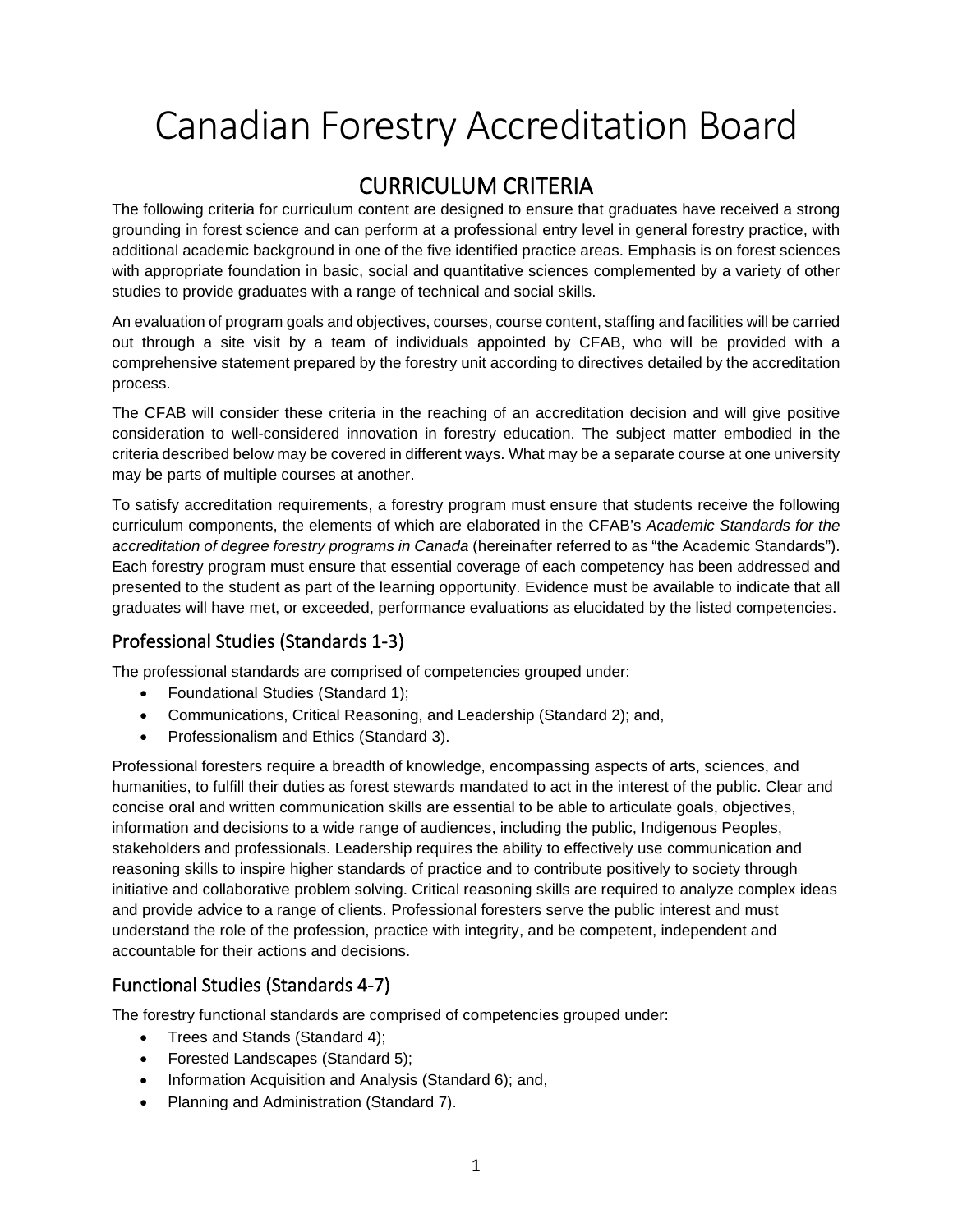Knowledge of tree biology and stand structure and dynamics forms the basis for understanding how forested ecosystems function and for predicting the effects of natural disturbances and human intervention. Knowledge of composition, structure and function of forests and urban forests at scales ranging from aggregates of stands to landscapes is essential to describe and to evaluate current conditions, to predict the effects of environmental change, and to practice conservation and management. Developing comprehensive measurement and sampling skills provides professional foresters with an ability to collect information and understand sources of uncertainty that affect data reliability. Managing forest resources requires knowledge of the principles of resource allocation and the economic, policy and administrative forces that influence forest practices.

#### Contextual Studies (Standards 8a – 8e)

Five contextual (practice) areas are recognized under Standard 8:

- Forest Management (8A);
- Natural Resources and Ecosystem Management (8B);
- Urban Forestry (8C);
- Forest Operations (8D); and,
- Ecological Restoration and Management (8E).

Strategic and operational planning are important components of the practice of forestry. The listed areas provide context for demonstrating strategic and operational planning competencies. It is expected that a program seeking accreditation would be organized so as to provide at least one of these contexts for demonstrating achievement of the requisite planning competencies.

#### Other Requirements

To be considered for accreditation, a Baccalaureate forestry program must lead to a science-based degree of a minimum of eight (8) full time terms or equivalent in duration. One academic term is taken to consist of a minimum of twelve (12) weeks of instruction, over and above periods allotted to

examinations. Eight terms are considered to be the equivalent of four (4) academic years. A typical term will be made up of 15 credit hours. Variation

in term and program lengths will be considered on the basis of equivalent exposure and content.

To be considered for accreditation, a Master 's program must demonstrate that the combination of undergraduate experience and the graduate course work completed by students in that program provide at least the same level of outcomes expected from graduates of an accredited Baccalaureate program.

Appropriate practical experience, in the field and the laboratory, must be an integral component of any forestry program.

For some programs, all or a portion of the foundational studies (Standard 1) may be covered through prior education. This circumstance must be addressed in the admission policies of these institutions.

Policies for admitting students with advanced standing, including transfers from other institutions, must ensure that the applicable academic standards of the program are met.

# PROGRAM OUTCOMES CRITERIA

It is essential that graduates from forestry programs possess a range of skills and competencies that will enable them to carry out, at an entry level, the wide variety of activities expected of a professional forester. These skills and competencies are specified in the CFAB's *Academic standards for the Accreditation of Degree Forestry Programs in Canada*. Forestry programs must be able to demonstrate that their graduates have achieved competence in the areas which satisfy the criteria for accreditation.